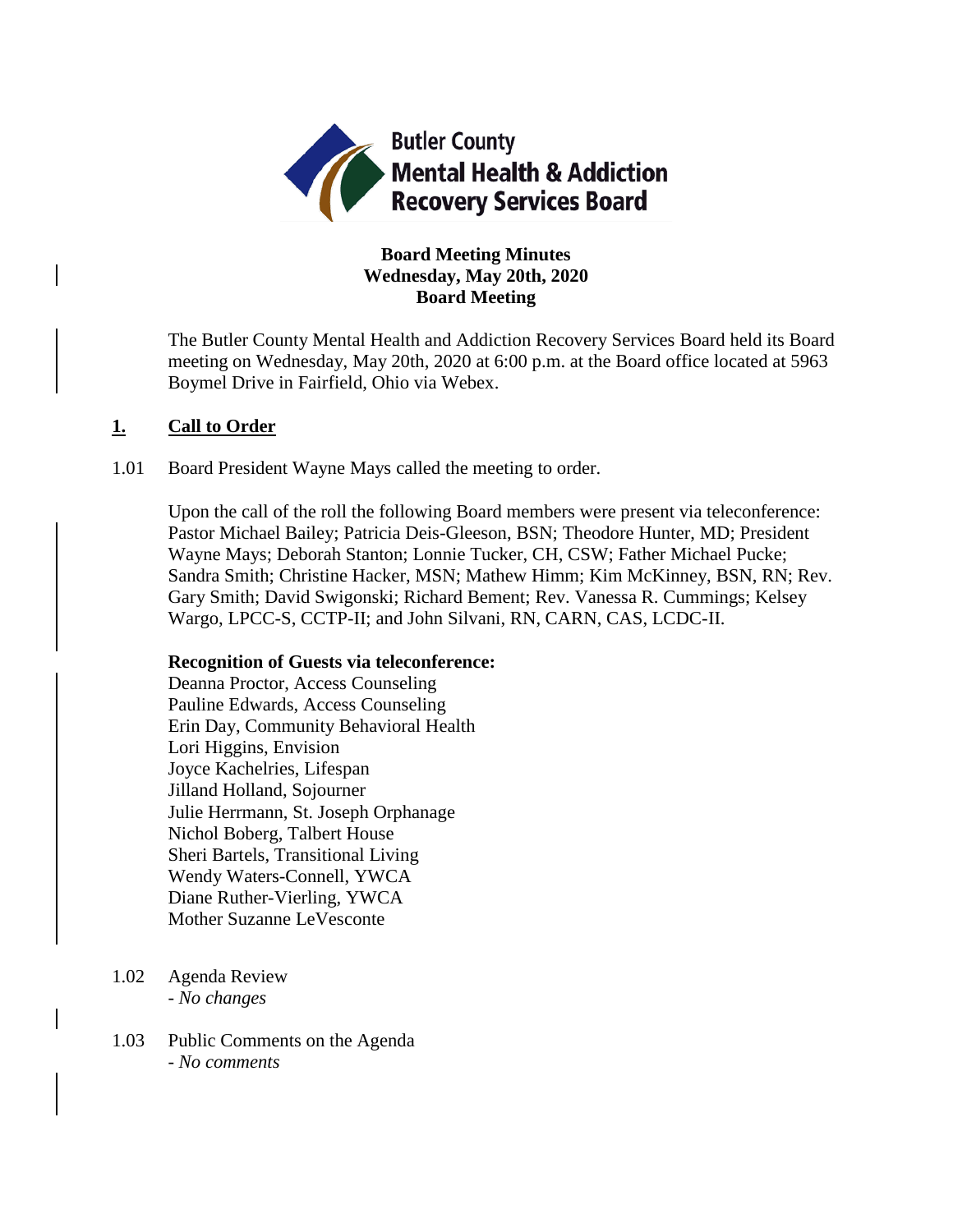# **2. Correspondence**

# 2.01 Lifespan Letter

LifeSpan's Guardianship program is experiencing a shortfall in the amount of \$18,950. The Agency is requesting an increase for a total maximum contract amount of \$301,175 for FY20.

# 2.02 CBH Letter

Community Behavioral Health's daily operations have been significantly impacted by COVID-19. The Agency has implemented a company-wide reduction in force to offset the losses. This has not impacted services provided.

# 2.03 St. Joe's Letter

On July 1, 2020, St. Joseph Orphanage will become independent and operate as an Ohio nonprofit corporation under its new E.I.N. as SJO Kids, Inc., dba St. Joseph Orphanage.

# **3. Board Communication & Announcements**

## 3.01 Executive Director's Report

# I. **Covid-19 – Federal, State & County**

Governor DeWine's stay at home order has now changed to strongly recommended staying at home. So far eight providers have received Payroll Protection Plan funding due to the financial impact of COVID-19.

Ohio is slated to receive a \$2 million Substance Abuse and Mental Health Services Administration (SAHMSA) grant. Butler County will receive \$43,000 in crisis service supports. This money still has not reached the BCMHARS Board.

Tiffany Lombardo, Envision Partnerships and Beckett Springs Hospital collaborated to create a proposal for a \$50,000 FEMA Emergency grant for behavioral health PR and education services.

The Ohio Department of Mental Health and Addiction Services had an \$8 million reduction in general revenue funds for FY20. Ohio Department of Mental Health and Addiction Services (OhioMHAS) is absorbing the loss and not directly projecting cuts to the BH provider system or Board offices for FY20. The impact on state BH funding for FY2021 is still unknown.

# II. **Board Budget Update**

There was a commission work group meeting on May  $7<sup>th</sup>$ , which was open to all departments in the county. It was identified that there has been approximately a 20% reduction in county revenues due to less tax collections. The commissioners utilized a rainy day fund to shore up most of these losses but will still impose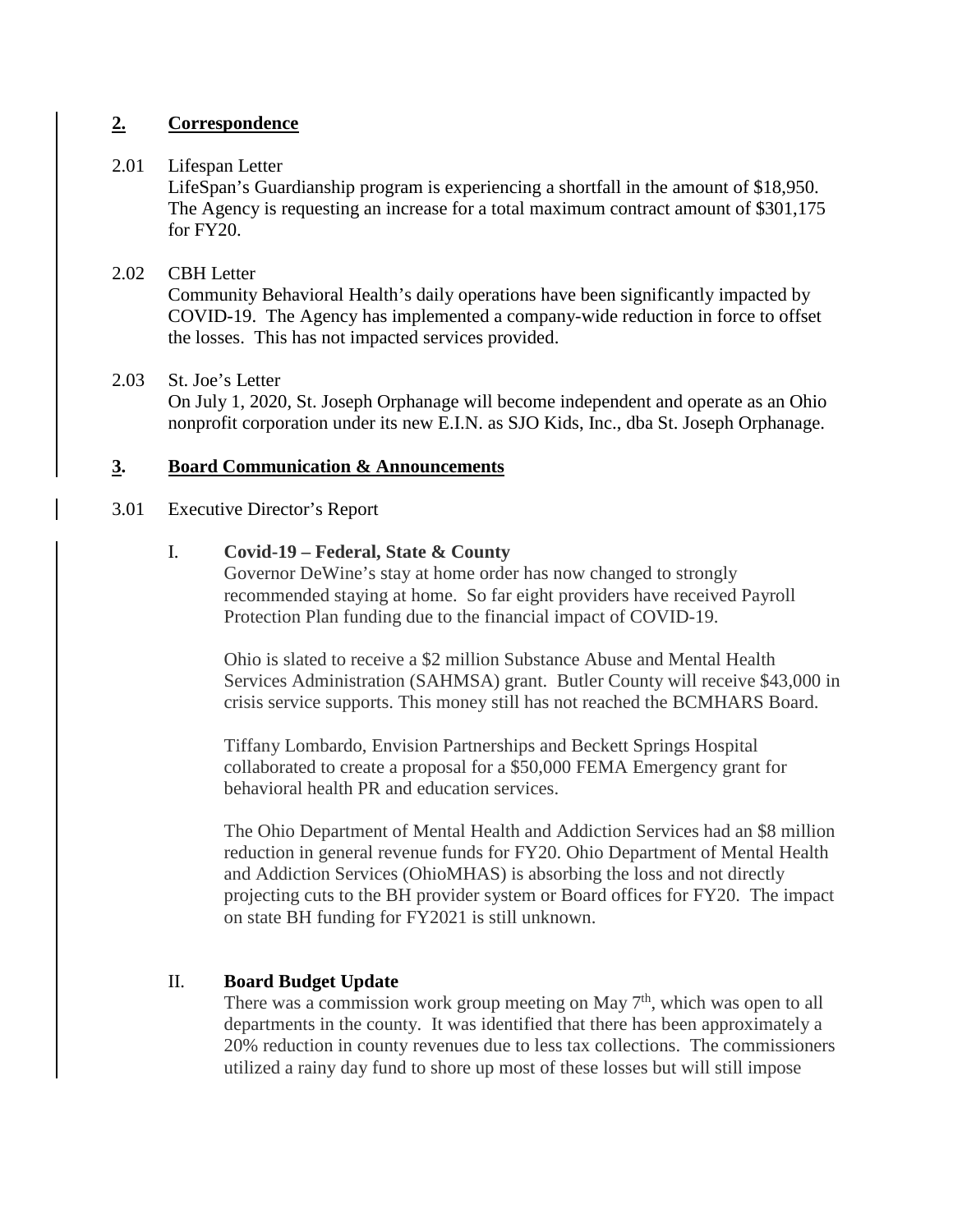about a 4.5% reduction this 2020 calendar year and about a 7.5% cut in calendar year 2021 across all departments including the BCMHARS Board.

# III. **Levy Update**

Dr. Rasmus presented before the Butler County commission on May 18<sup>th</sup> concerning the 1 Mil Renewal Levy. He indicated he felt his presentation went well.

# IV. **Training for Hispanic and Latino Service Providers During the Pandemic Emergency: The National and Latino Mental Health Technology Transfer Center Network**

The National and Latino Mental Health Technology Transfer Center Network is giving online trainings for Hispanic and Latino service providers during the pandemic. Four upcoming dates in May are:  $21<sup>st</sup>$  (The Impact of a Pandemic of Latino Populations with Serious Mental Illness),  $26<sup>th</sup>$  (Coping with Stress During the Pandemic), 27<sup>th</sup> (Communicating Death and Dying to Latino Families during a Pandemic), and 28<sup>th</sup> (PTSD and Trauma in Hispanic and Latino Military Families).

# V. **Board Committee Information**

Ms. Deis-Gleeson shared the FY21 Board committee member information. It will be voted on in the June meeting.

VI. Leonard, Kimberly. "**Access to Mental Healthcare Is about to Get Harder, at a Time When Even More People Need Help**." *Business Insider*, Yahoo News, 1 May 2020, [https://news.yahoo.com/access-mental-healthcare-harder-time-](https://news.yahoo.com/access-mental-healthcare-harder-time-125000678.html?soc_src=newsroom&soc_trk=com.microsoft.Office.Outlook.compose-shareextension&.tsrc=newsroom)[125000678.html?soc\\_src=newsroom&soc\\_trk=com.microsoft.Office.Outlook.co](https://news.yahoo.com/access-mental-healthcare-harder-time-125000678.html?soc_src=newsroom&soc_trk=com.microsoft.Office.Outlook.compose-shareextension&.tsrc=newsroom) [mpose-shareextension&.tsrc=newsroom](https://news.yahoo.com/access-mental-healthcare-harder-time-125000678.html?soc_src=newsroom&soc_trk=com.microsoft.Office.Outlook.compose-shareextension&.tsrc=newsroom)

The US has long faced a shortage of mental healthcare. The need for mental healthcare is increasing as people face grief, anxiety, and depression tied to the coronavirus pandemic, but fewer visits to counselors are happening because people are staying at home. Clinics and hospitals for people with serious mental illness and addictions are trying to get used to changes in how they care for patients. Clinics are facing financial challenges that threaten their ability to stay open. The coronavirus pandemic has forced people who need treatment for addictions and mental illnesses to go from in-person therapy sessions and group meetings to phone calls and video conferencing.

VII. Roberts, Caroline. "**Vaping and Coronavirus: 3 Doctors Weigh in on a Possible Link.**" *CNET*, 2 May 2020, [https://www.cnet.com/health/does-vaping](https://www.cnet.com/health/does-vaping-increase-the-severity-of-a-coronavirus-infection-three-doctors-weigh-in/#ftag=CAD-09-10aai5b)[increase-the-severity-of-a-coronavirus-infection-three-doctors-weigh](https://www.cnet.com/health/does-vaping-increase-the-severity-of-a-coronavirus-infection-three-doctors-weigh-in/#ftag=CAD-09-10aai5b)[in/#ftag=CAD-09-10aai5b](https://www.cnet.com/health/does-vaping-increase-the-severity-of-a-coronavirus-infection-three-doctors-weigh-in/#ftag=CAD-09-10aai5b)

Scientists are looking into any factors that may exacerbate the [spread of the](https://www.cnet.com/news/coronavirus-how-to-track-the-spread-across-the-world-as-deaths-top-200000/)  [virus](https://www.cnet.com/news/coronavirus-how-to-track-the-spread-across-the-world-as-deaths-top-200000/) and the [illness it causes.](https://www.cnet.com/news/every-coronavirus-symptom-you-can-have-according-to-the-cdc/) There hasn't been enough time to design reliable studies and collect data to see if there is a possible link between the novel coronavirus and vaping.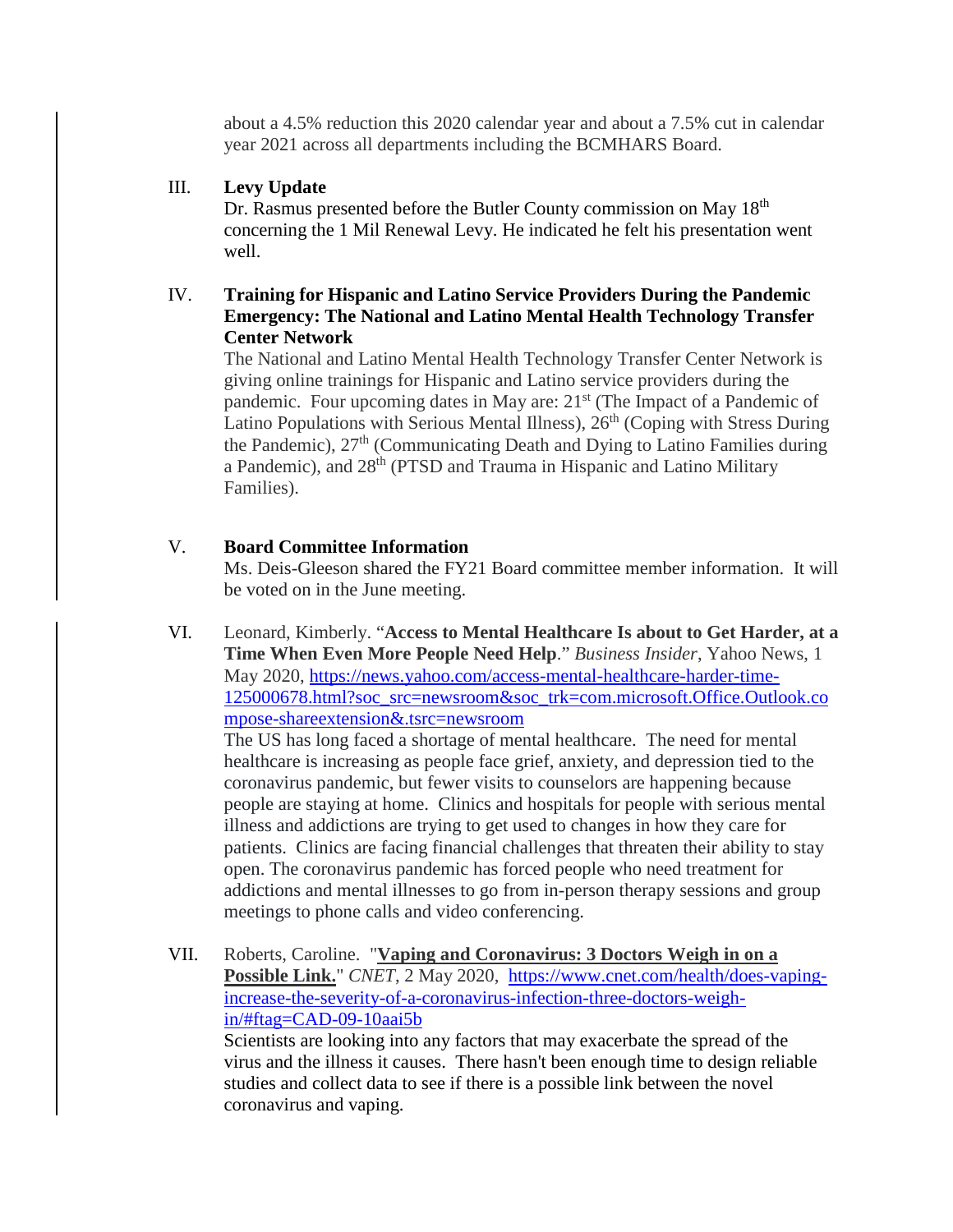- VIII. Geall, Lauren. "**The 6 Best Mindfulness Apps Which Make Taking Care of Your Mental Health Simple.**" *Stylist*, 17 May, 2020 [https://www.stylist.co.uk/life/best-mindfulness-apps-meditation-self](https://www.stylist.co.uk/life/best-mindfulness-apps-meditation-self-care/358665)[care/358665](https://www.stylist.co.uk/life/best-mindfulness-apps-meditation-self-care/358665) Mindfulness apps are a great way to make self-care into a daily habit. The [Calm app](https://www.calm.com/) is a comprehensive mindfulness app which offers a range of different self-care tools including guided meditations, music to help focus, relax or sleep and video lessons on mindful movement and stretching. The Headspace app covers everything from sleep and fitness to self-esteem and stress. Shine is a mindfulness app that sends a daily motivational message along with research-backed tips on mental health. Reflectly uses artificial intelligence to help an individual "structure and reflect upon daily thoughts and problems." Aura is a personalized AI that provides short, science-backed mindfulness meditation exercises to suit an individual's self-care needs.
- IX. Bernstein, Elizabeth, "**The Science of Prayer,**" *The Wall Street Journal*, Dow Jones & Company, 17 May, 2020 [https://www.wsj.com/articles/the-science-of](https://www.wsj.com/articles/the-science-of-prayer-11589720400)[prayer-11589720400](https://www.wsj.com/articles/the-science-of-prayer-11589720400)

A 2005 study in the Journal of Behavioral Medicine comparing secular and spiritual forms of meditation found spiritual meditation to be more calming. A 2004 study on religious coping methods in the Journal of Health Psychology found that people who approached God as a partner or collaborator had better mental and physical health outcomes than people who showed anger with God, felt they were being punished or abandoned, or who relinquished their responsibility and deferred to God for solutions.

### X. **Miscellaneous**

The Executive Director's (ED) Annual Performance self-appraisal will be sent via email on Thursday, May  $21^{st}$ . The board member ED evaluation will then be sent out by Survey Monkey. It will be due by June the 3<sup>rd</sup>. If board members prefer to print the Survey Monkey and mail it in via USPS, please have it in by June the 1<sup>st</sup>. The appraisal will be reviewed at the June  $9<sup>th</sup>$  board meeting.

### XI. **Community Updates – Tiffany Lombardo and Scott Fourman**

The Board has been working with the Butler County coroner to get weekly updates on overdose deaths and suicides. There was a recent spike of overdose and deaths across the county the week of May  $11<sup>th</sup>$ . Tiffany Lombardo is working with outreach partners to request additional Naloxone kits from the state.

Tiffany Lombardo, Martina Weber and Joanna Lowry are in the process of submitting for three federal grants: Victims of Crime, Comprehensive Opioid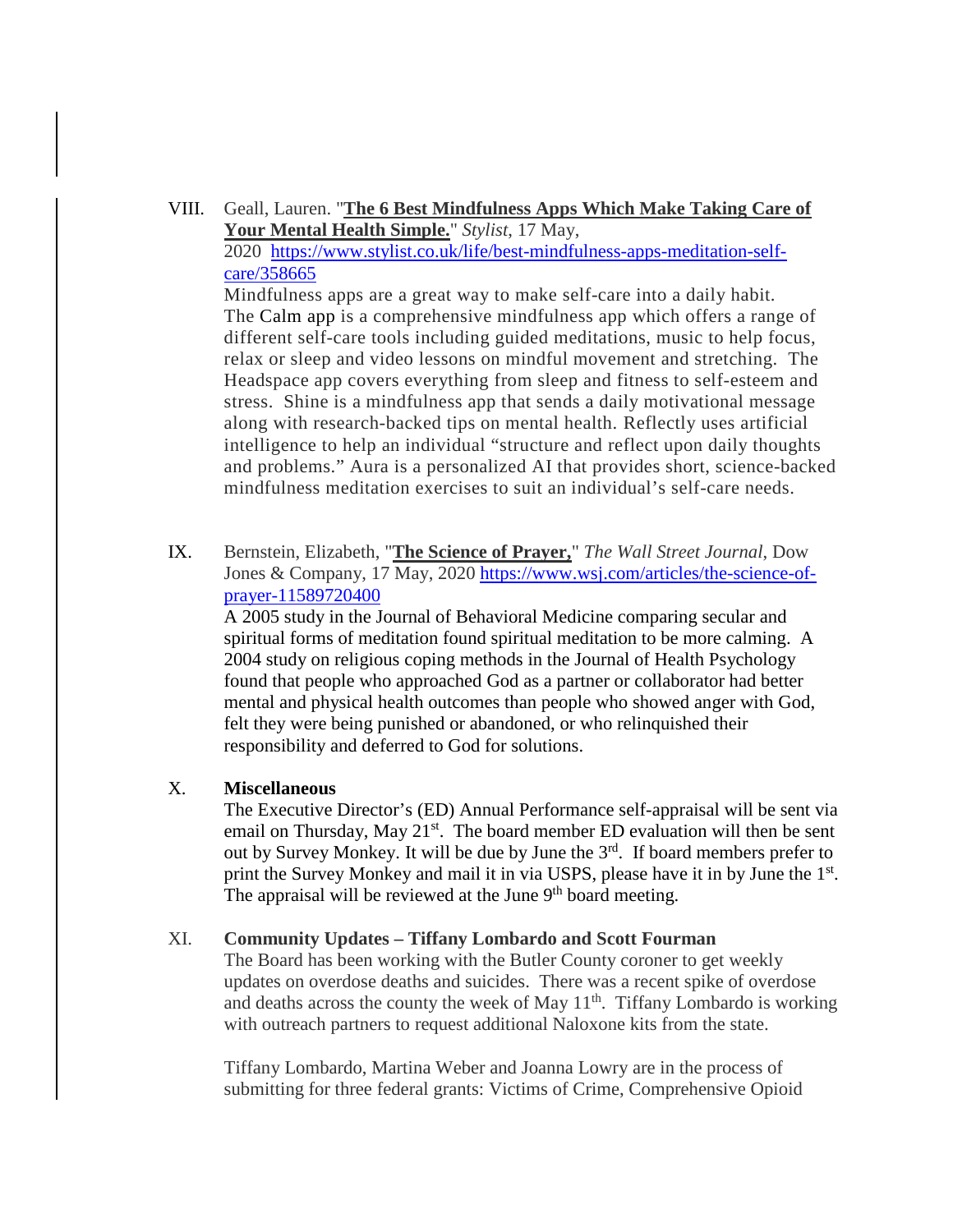Stimulant and Substance Abuse Program (COSSAP) (replacement for the COAP program), and the Rural Communities Grant with the Oxford Coalition. The abstract summaries will be supplied at the June board meeting. Mr. Fourman shared that the hotline had 182 phone calls / texts in April, which included 134 crisis calls and 33 information/referrals. 59 calls were referred to the mobile crisis team. Call-ins are averaging 7.6 minutes.

Top three reasons CCI is called: suicidal ideation, psychosis, and behavior deterioration. 17 cases involved with CCI were referred to the hospital or placed on a 72 hour hold. CCI is actively involved with Ft. Hamilton's emergency room.

### **Consent Agenda**

### 4.01. Consent Agenda Items

A. April 29th Board Meeting Minutes

*Ms. Stanton motioned to approve the items in the consent agenda. Mr. Silvani seconded the motion. The vote carried the motion.*

### **5. New Business**

#### 5.01 **Board Development Recommendation**

Rubina Dosani has tendered her resignation effective the end of FY20 (June, 2020). There is a board opening. Mother Suzanne LeVesconte is the board development committee's recommendation.

*Mr. Himm motioned to approve the Board Development Recommendation. Ms. Stanton seconded the motion. The vote carried the motion.*

#### 5.02 **Budget Revisions**

Access Counseling is an agency generated revision to change service budgets from various services. There is no change in the contract total. The total is not to exceed \$1,460,158.

Community Behavioral Health is an agency generated revision to change service budgets from various services. There is no change in the contract total. The total is not to exceed \$4,661, 343.

Lifespan is an agency generated revision to increase guardianship services in the amount of \$18,950. The Guardianship total is now not to exceed \$301,175.

Transitional Living (TLC) is an agency generated revision to change service budgets from counseling and therapy to coordination, support and residential. TLC reduced the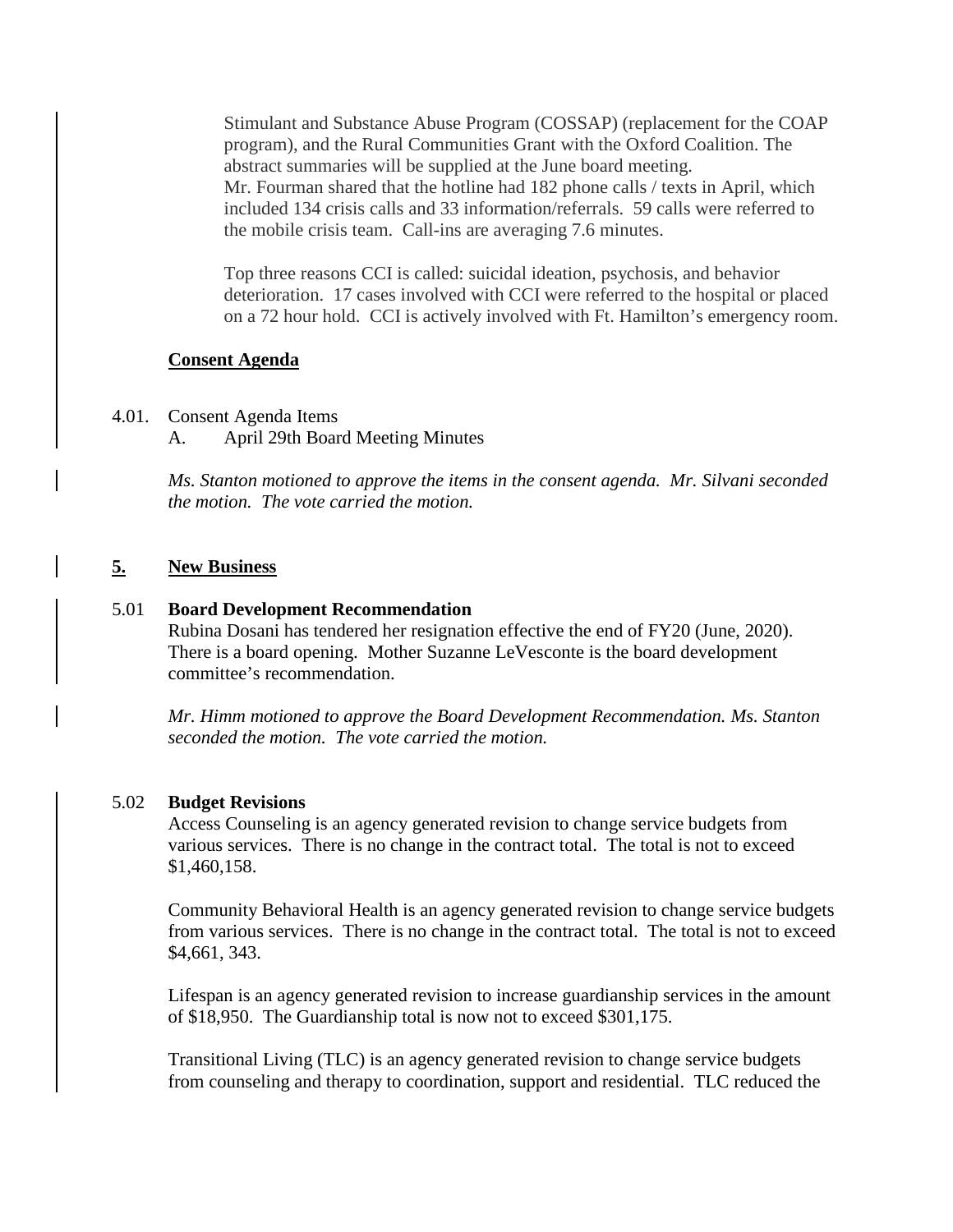contract by the federal funding source Title 20 in the amount of \$1,863. The total is not to exceed \$1,897, 577.

*Mr. Tucker motioned to approve the Budget Revisions. Ms. McKinney seconded the motion. Ms. Stanton abstained from the vote. The vote carried the motion.*

#### 5.03 **March Financial Report**

In March, we were 75% of the way through FY2020. Total revenue collected is 78.89% from all Board funding sources. Total administration expenditures are 69%. BCMHARS Board reporting on the period of March and year to date 2020 contract payments and grand total is 56%. Current cash balance as of March 31, 2020 is \$20,866,764.

*Ms. Stanton motioned to approve the March Financial Report. Mr. Tucker seconded the motion. The vote carried the motion.* 

### 5.04 **Program Narratives**

The program narratives are a part of the contract and explain the programs that are funded. Community Behavioral Health Jail Services Program has been updated for approval.

*Ms. Stanton motioned to approve the Program Narratives. Ms. Hacker seconded the motion. The vote carried the motion.*

### 5.05 **Community First Pharmacy Agreement**

Community First Pharmacy is a licensed pharmacy by the Ohio Board of Pharmacy. The purpose of the \$30,000 agreement is to facilitate payment for subsidized substance use disorder treatment medication for clients who are incarcerated or who are unable to pay.

*Ms. Stanton motioned to approve the Community First Pharmacy Agreement. Ms. McKinney seconded the motion. The vote carried the motion.*

#### 5.06 **Fee for Service Contract**

Dr. Rasmus requested the Board to endorse the provider Fee for Service contract for fiscal year 2021.

*Ms. Stanton motioned to approve the Fee for Service contract. Father Pucke seconded the motion. The vote carried the motion.*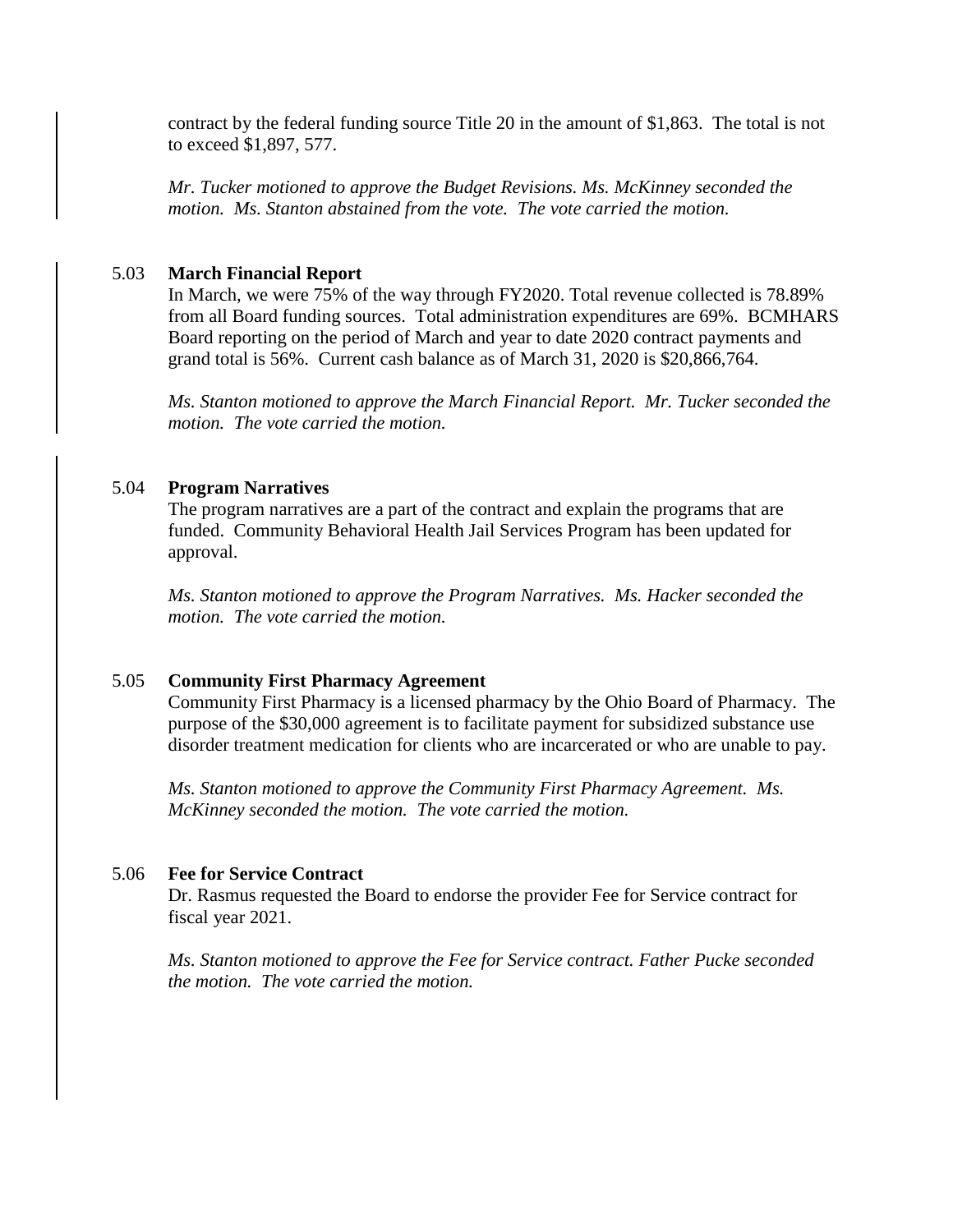### 5.07 **FCFC Collaborative Agreement**

The fee agreement is a yearly board allocation of \$25,000 to support personnel and administration costs for the Family and Children First Council.

*Dr. Hunter motioned to approve the FCFC Collaborative Agreement. Ms. McKinney seconded the motion. The vote carried the motion.*

## 5.08 **Board Resolution for Levy**

The purpose of the 1.0 Million Levy Resolution of the Mental Health and Addictions Recovery Services Board is to continue to provide funding to essential mental health and AOD programs and services. Dr. Rasmus requested the Board to endorse the 1.0 Mill Levy Resolution.

*Ms. Hacker motioned to approve the 1.0 Mill Levy Resolution with modification. Rev. Smith seconded the motion. The vote carried the motion.*

# 5.09 **Strategic Plan**

Dr. Rasmus reviewed the Board Strategic Plan which went into effect March 2019, gave a brief summary of the standards and identified the objectives. He indicated to the Board the status of the 83 standards in the plan was on target, with a majority of the standards either completed or ongoing.

## 5.10 **Reopening of Office Next Phase**

Dr. Rasmus has been working with Jim Evans to formulate a strategy to reopen the office that follows the recommendations of health professionals and Ohio Governor DeWine.

*Ms. Stanton motioned to approve the Reopening of Office Next Phase. Rev. Cummings seconded the motion. The vote carried the motion.*

## 5.11 **Board Self-Assessment (For Information Only)**

Mr. Swigonski presented and reviewed the Board Self-Assessment results.

## 5.12. **State Hospital Report – Scott Fourman**

In fiscal year 2020 the State of Ohio has awarded Butler County an average of 4 civil beds and 12 forensic beds a day. This is a total of 16 beds. In the month of April the average was 1 civil bed and 15 forensic beds. Year to date was 1.6 civil beds and 15.7 forensic beds. The state hospital average in the southwestern collaborative is 86% forensic and 13% civil.

Twin Valley in Columbus has discontinued receiving civil admissions due to four staff and five patients testing positive for COVID-19.